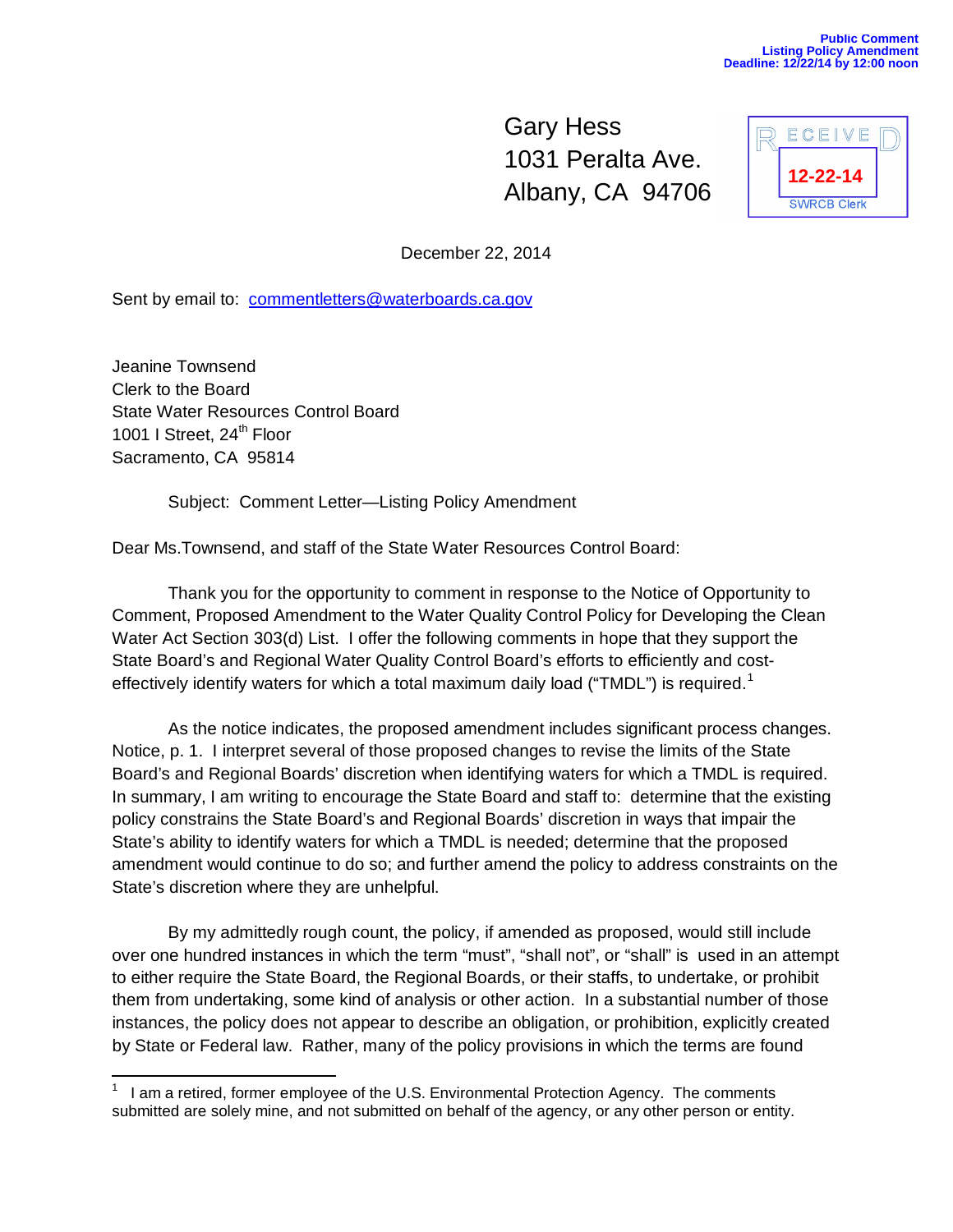seem designed to bind the State Board, the Regional Boards, or their staffs, with self-imposed prohibitions or obligations that would not exist but for the policy.

When evaluating the proposed amendment, Prof. Ward Farnsworth's observation seems apt: "One value in law, whether or not it's the leading one, is to find the cheapest ways to solve problems, and then to give people incentives to use them." Farnsworth W, The Legal Analyst: A Toolkit for Thinking About the Law, p. 18 (University of Chicago Press) (2007). The problem to be solved here, I think, is simply the one that the people have asked the State Board and Regional Boards to handle by operation of Clean Water Act, sections 303(d) and 501(a), and the Porter Cologne Act: to identify waters for which a TMDL is required, and to do so by applying the criteria set forth in 40 CFR 130.7. $2$ 

My view is that identifying the waters for which a TMDL is required could be done more accurately and cheaply using a process that is more consistent with the general principles of administrative law applicable to informal adjudications<sup>[3](#page-1-1)</sup>, than by the process called for by the proposed policy. But I may be wrong. Ultimately, the question whether the process required by the policy is better than an alternative is an empirical one. Therefore, I recommend that the State Board further amend the policy to allow it to better answer that question (i.e., "Is there a better alternative?") over time.

I recommend that the policy be amended in two respects. The first would encourage the Regional Boards and State Board staff to identify cases where it is believed that strict application of the policy will lead to the omission of a water meeting the criteria in 40 CFR 130.7,

<span id="page-1-0"></span> $2$  I understand that there may be an alternative interpretation of the problem in which additional criteria, related to the feasibility or cost to cure an impairment, should be satisfied before a water can be found to need a TMDL. In other words, the problem to be solved is the preparation of a shorter list than that expected under 40 CFR 130.7, by omitting waters that fail some additional criteria related to cost or likelihood of success of addressing the impairment; and, consequently, the policy should be evaluated by its success in solving the problem of preparing that shorter list.

I think the merits of that alternative can be understood by way of analogy. If the Federal CDC of the State's Department of Health were asked to estimate various diseases' incidence rates or the numbers of persons afflicted by them, and either came up with an approach that sought to underestimate the rate or undercount the numbers because, after all, some diseases are currently incurable and, given health care limitations, others won't be treated anyway, most people would probably find that approach to fall somewhere between puzzling and infuriatingly paternalistic. Count me in that group, and, I am confident, count the State Board and Regional Board in it as well. If, however, the criteria for identifying an impaired water is interpreted to include criteria that requires an additional showing – to be made at the time of listing – concerning the cost or feasibility of the measures that the as-yet unestablished TMDL might call for, I ask that the State Board re-evaluate that interpretation.

<span id="page-1-1"></span> $3$  For example, the evidence gathering effort roughly guided by a "value-of-information" approach; evaluation of the evidence using common sense reasoning, supplemented, as needed, by professional expertise; without the use of complicated rules of evidence; prescriptive "rules of evidential weight" used very rarely; fact-finding using the "preponderance of the evidence" standard; and a duty to explain that is satisfied as long as a reasonable justification is given. I also add the general principal that courts are to defer to a decision made by an agency such as the State Board within its discretion, at least in those cases where the agency has not foreclosed the use of that discretion by some means.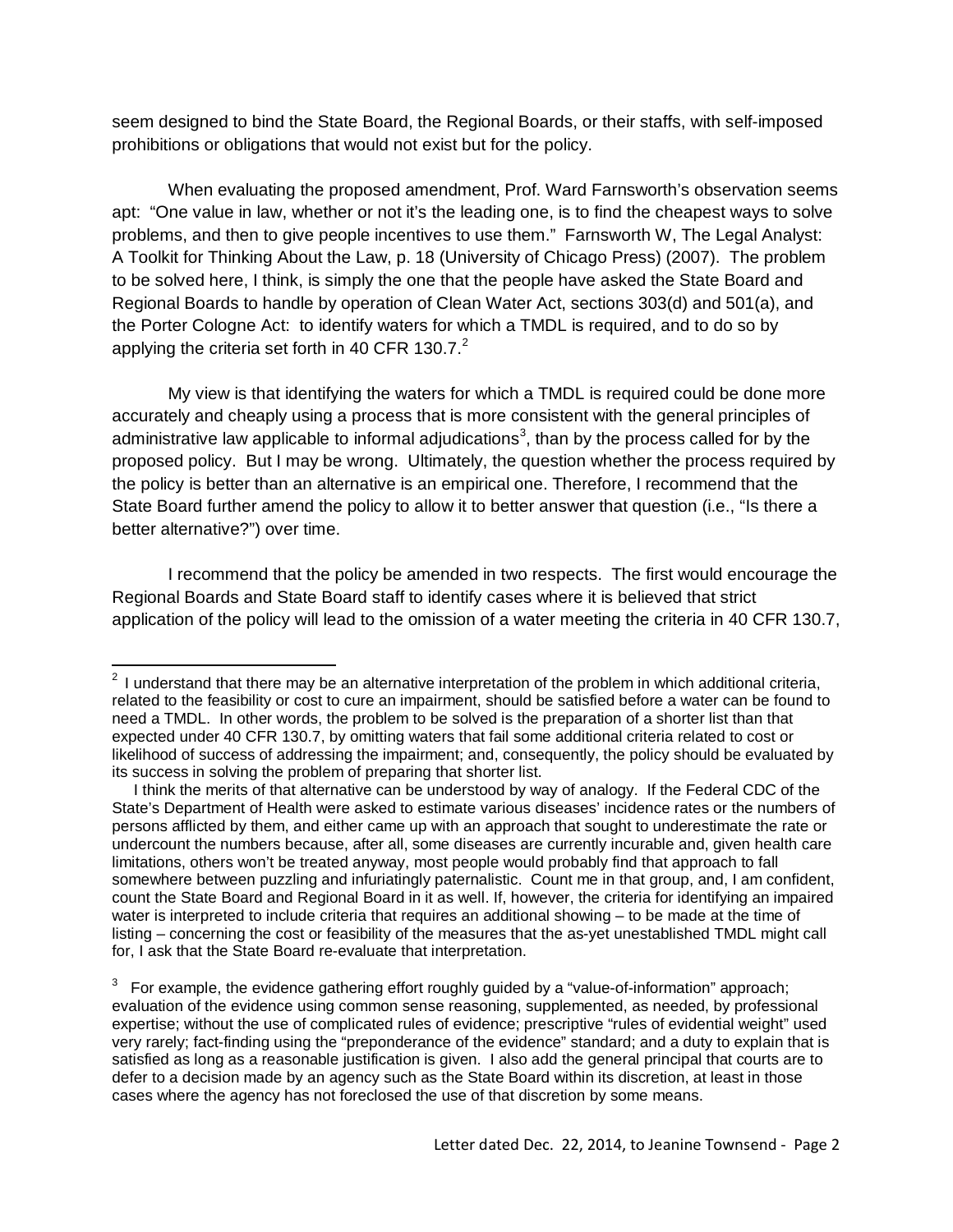from the State's list. The second would explicitly indicate that the State Board, or its delegate, is authorized to list the water as requiring a TMDL if it agrees.

I believe that the changes to the proposed policy that I am recommending are appropriate and that, even among those who support the proposed policy, many would also agree that it is not so nearly perfect that no further exceptions to it should be permitted.

The recommended changes are somewhat analogous to the various "good cause" exceptions in the rules governing Federal civil and criminal adjudications. See, e.g.: Federal Rules of Civil Procedure 4, 6, 26, 31, 33, 55, 65, and 77; and Federal Rules of Criminal Procedure 5.1, 12, 12.1, 16, 23, 32, 41, 45, 46, and 47. And, the recommended changes are, in my view, justified for similar reasons: primarily, the use of any detailed, rigid process to gather facts, evaluate evidence, and make findings with legal consequence itself poses a risk that is often better managed by allowing for exceptions.

Among the concerns that prompt me to comment is the risk that implementation of the policy can transform cases where a water body could be easily identified as impaired using inexpensively obtained information and common sense reasoning, into a less productive inquiries into whether each of the policy's applicable "musts" and "shalls" were completed, while none of its "shall nots" were.

Moreover, the importance of avoiding overly proscriptive procedural and evidential requirements should not be underestimated. Surely finding the right methods for evidence evaluation and other procedures requires balancing, but among the goals is the obligation owed to the people of the State to not overshoot by establishing requirements that are unnecessarily expensive to satisfy, or that would call for State staff to polish the proverbial chrome on those decisions that find that a TMDL is needed, while leaving other waters that should be on the Section 303 list unidentified because no further time or money remains to identify them. What I am trying to recommend are policy amendments that would further encourage the Regional Boards and State staff to look for alternatives that provide that better balance, and to use the better alternative where the State Board agrees that they have found one.

A cursory review of the law review and peer-reviewed literature gives ample reason for concern about overly stringent or overly detailed procedural and evidential requirements before decisions are made to protect public health or the environment. I offer the following cites not to suggest that State staff spend time to read all or any of them, but to make the narrower point that the drift towards setting procedural and evidential requirements too high or too rigidly in the public health and environmental fields is viewed as such a serious problem that the amount of analysis of the problem is substantial. See, e.g.: Karkkainen BC, Bottlenecks and baselines: tackling information deficits in environmental regulation, *Texas Law Review* 86:1409-1444 (2008) ("Less widely appreciated, however, is that the information burdens we place on regulatory and resource-management agencies can sometimes themselves represent a significant constraint on the agencies' capacity to act. Indeed, sometimes these information burdens can be crushing, debilitating, or broadly distorting of policy outcomes."; "The result is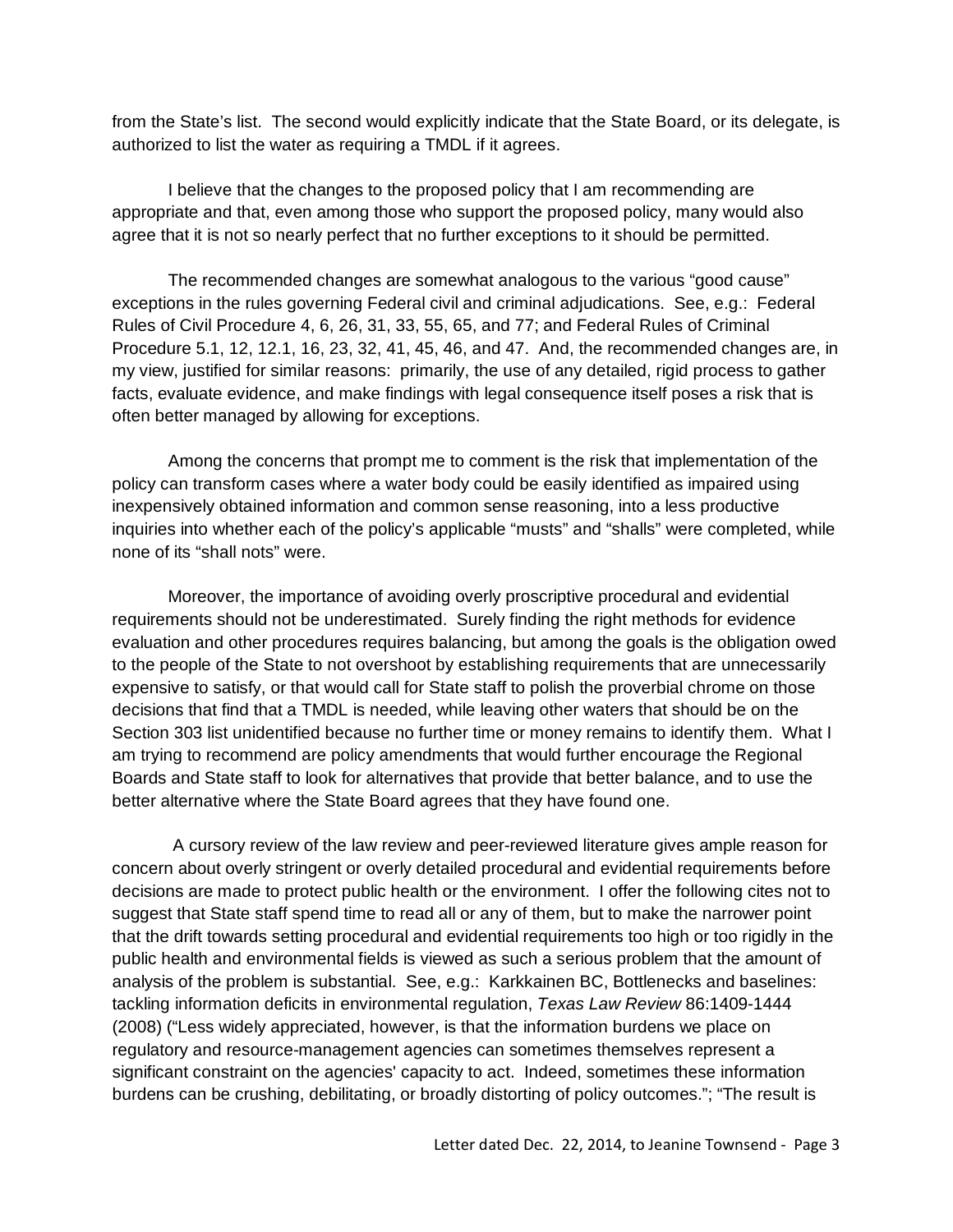that in many areas we get a suboptimal output of agency decisions -- problems go unaddressed, regulatory solutions come too late in the day to be optimally effective, or old decisions hold sway long after they have outlived their usefulness -- because, at least in part, the burden of information required to justify change and make it stick is simply too great."); Applegate JS, Fischman RL, Missing information: The scientific data gap in conservation and chemical regulation, *Indiana Law Journal* 83:399-406 (2008) ("By failing (mistakenly or manipulatively) to recognize the distinct purposes of scientific inquiry, opponents of protective regulation can encourage a regulatory system whose demands for scientific information are nearly infinite while the supply remains static."; "Information requirements are thus not only choices, but choices with substantial and predictable practical consequences. In sum, information policies and requirements have the capacity to further or to frustrate the protection of human health and the environment as implemented by environmental regulation."); Cranor C, The legal failure to prevent subclinical developmental toxicity*, Basic & Clinical Pharmacology & Toxicology* 102(2):267-273 (2008) ("More generally, in setting public policies we need to recognize that science cannot provide all the answers even in science-intensive areas for policy purposes. By recognizing this, we can avoid a kind of 'science trap', where opponents of providing greater health protections try to persuade the appropriate governmental authorities that exquisitely detailed science is needed to justify each step of protective regulations.")<sup>[4](#page-3-0)</sup>; Neff RA, Goldman LR, Regulatory parallels to Daubert: Stakeholder influence, "sound science," and the delayed adoption of health-protective standards, *American Journal of Public Health* 95(1):S81-S91 (2005) ("There is broad agreement that regulatory decisions about the environment, safety, and health should be based on evidence. But pressures for everincreasing documentation, review, and 'sound science' have been used to create unreasonable standards of evidence, interfering with the government's task of protecting the public. 'Sound science' pressures and the availability of analytic tools have created an environment in which interested parties can demand more and more data and repeated scientific review for the sole purpose of delaying the adoption of health-protective standards."; "There is no question that 'getting the science right' is a value shared by all parties, but, at the same time, it is important to identify where this process adds value and where it simply provides opportunities for more delay.")<sup>[5](#page-3-1)</sup>; Kriebel D, How much evidence Is enough? Conventions of causal inference, Law and *Contemporary Problems* 72:121 (2009) ("There are far too many examples of environmental hazards that were permitted to be produced long after the evidence for harm was substantial.")<sup>[6](#page-3-2)</sup>; Freudenburg WR, Rethinking the threats to scientific balance in contexts of litigation and regulation, *Environmental Health Perspectives* 116(1):142-147 (2008) ("For readers who are not already familiar with existing analyses of relationships between economic interests and science, a useful starting point is to recognize that the possibilities are generally considered worrisome, not reassuring.", "The net result is a reasonably consistent (and generally but not always helpful) scientific tendency to do work that will permit clearer yes/no answers — clear support or rejection of whatever hypotheses are currently being debated — rather than focusing on what may be a more important question in contexts of litigation and regulation, namely, how decisions could be made more rationally and even-handedly in the absence of just such definitive

<sup>4</sup> Available at http://onlinelibrary.wiley.com/doi/10.1111/j.1742-7843.2007.00170.x/full

<span id="page-3-1"></span><span id="page-3-0"></span>Available at [http://papers.ssrn.com/sol3/papers.cfm?abstract\\_id=849557](http://papers.ssrn.com/sol3/papers.cfm?abstract_id=849557) .

<span id="page-3-2"></span>Available at<http://scholarship.law.duke.edu/lcp/vol72/iss1/7/> .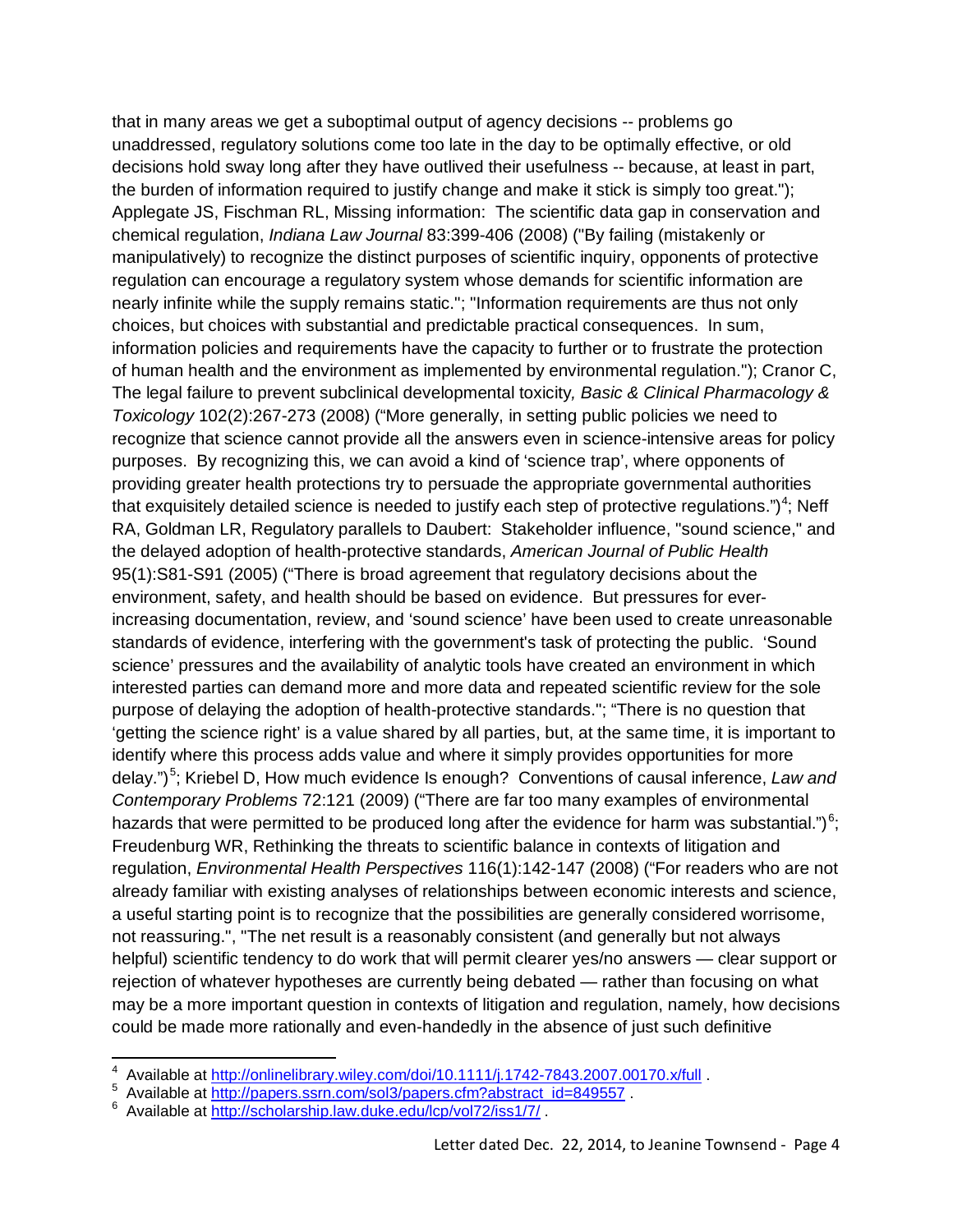answers.") [7](#page-4-0) ; Nichols JD, Williams BK, Monitoring for conservation, *Trends in Ecology & Evolution* 21(12):668-673 (2006) ("We are all familiar with situations in which declarations of need for 'more study' appear to be stalling tactics, with crucial decisions delayed for reasons that have little to do with information needs."); Schultz C, Responding to scientific uncertainty in US forest policy, *Environmental Science & Policy* 11(3):253-271 (2008) ("It is highly unlikely that Daubert standards will be applied to agency decision-making given that they are specific to scientific evidence before a jury. However, the pursuit of any similar standard that would distinguish between usable and non-usable scientific information in agency decisionmaking has dangerous implications, especially given the current political climate."); Kelly RP, Caldwell MR, "Not Supported By Current Science": The National Forest Management Act and the lessons of environmental monitoring for the future of public resources management, *Stanford Environmental Law Journal* 32:151-212 (2013) ("... regulation that requires a particular monitoring technique risks becoming quickly anachronistic. The case of MIS is analogous to requiring the Forest Service to conduct all land-use planning using an Apple II computer: arguably the best of several options at the time the regulations were written, but very quickly surpassed as technology improved over time.")<sup>[8](#page-4-1)</sup>; Freudenburg WR, Gramling R, Davidson D, Scientific certainty argumentation methods (SCAMs): science and the politics of doubt, *Sociological Inquiry* 78(1):2-38 (2008) ("In the world of environmental and technological controversies, however, many observers continue to call precisely for 'proof,' often under the guise of 'scientific certainty.' Closer examination of real-world disputes suggests that such calls may reflect not just a fundamental misunderstanding of the nature of science, but a clever and surprisingly effective political-economic tactic ....")<sup>[9](#page-4-2)</sup>; Wagner W, Fisher E, Pascual P, Misunderstanding models in environmental and public health regulation, *New York University Environmental Law Journal* 18:293 (2010) ("Given that uncertainty permeates the entire modeling process, a resourceful stakeholder can demand perfection while running the agency's preferred model so full of holes that it sets the regulatory effort adrift with scientific demands that can never be satisfied.")<sup>10</sup>; and Caudill DS, Curley DE, Strategic idealizations of science to oppose environmental regulation: a case study of five TMDL controversies, *University of Kansas Law Review* 57:251 (2009)<sup>11</sup>.

At risk of belaboring an already over-long comment, I offer the proposed amendment because, I think, there is an additional benefit to encouraging the Regional Boards and State staff to identify alternative methods that may depart from the policy in some respect, but which are thought to be sufficient to support a determination that a TMDL is needed. Developing and revising a program for identifying the waters that need a TMDL is also a "model selection" exercise. I think we are trying to develop a model that can take as inputs the information that is logically relevant and will be realistically available when the model is run, and produce as output the binary decision: is a TMDL needed, or not. However, the best means to develop and improve any model is not simply to keep running it, but over time to pit it against at least one

<sup>-&</sup>lt;br>7 relatival at<http://www.ncbi.nlm.nih.gov/pmc/articles/PMC2199307/><br><sup>8</sup> . Pre publication version available at https://journals.law.stanford.odu/c

<span id="page-4-1"></span><span id="page-4-0"></span><sup>&</sup>lt;sup>8</sup> Pre-publication version available at https://journals.law.stanford.edu/sites/default/files/stanford-<br>environmental-law-journal-selj/print/2013/03/ssrn-id2265478.pdf<br>9 Available at http://www.

<span id="page-4-3"></span><span id="page-4-2"></span><sup>&</sup>lt;sup>9</sup> Available at<http://escholarship.org/uc/item/2747q17h><br><sup>10</sup> Available at [http://papers.ssrn.com/sol3/papers.cfm?abstract\\_id=1711766](http://papers.ssrn.com/sol3/papers.cfm?abstract_id=1711766).<br><sup>11</sup> Available at <u>http://digitalcommons.law.villanova.edu/wps/art137/</u>

<span id="page-4-4"></span>